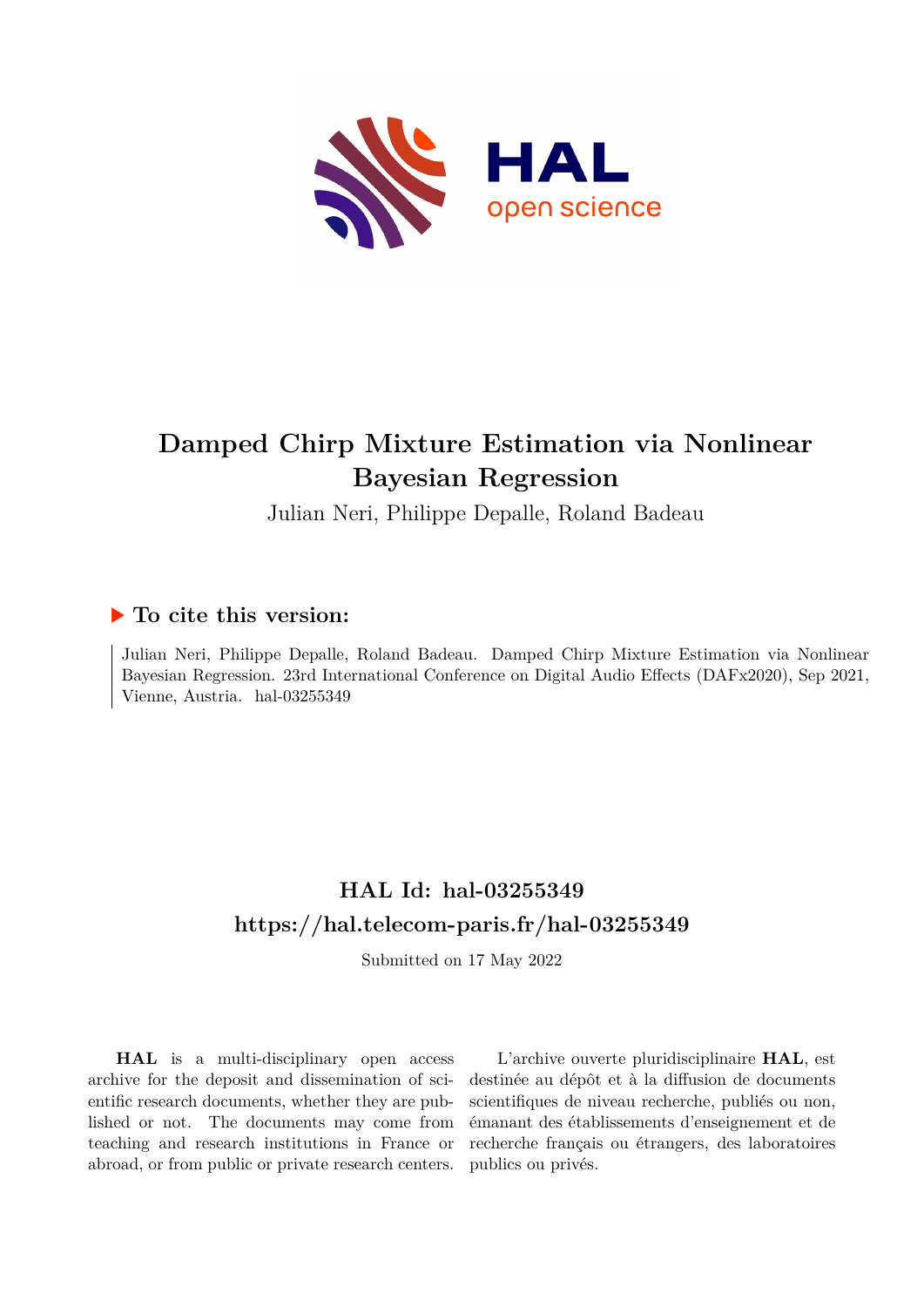*Proceedings of the 23rd International Conference on Digital Audio Effects (DAFx2020), Vienna, Austria, September 2020-21*

### DAMPED CHIRP MIXTURE ESTIMATION VIA NONLINEAR BAYESIAN REGRESSION

*Julian Neri* <sup>∗</sup>

[SPCL, CIRMMT](https://www.mdw.ac.at/ike/) McGill University, Montréal, Canada <julian.neri@mcgill.ca>

*Philippe Depalle* <sup>∗</sup>

[SPCL, CIRMMT](https://www.mdw.ac.at/ike/) McGill University, Montréal, Canada <philippe.depalle@mcgill.ca> *Roland Badeau*

[LTCI, Télécom Paris](https://www.mdw.ac.at/ike/) Institut Polytechnique de Paris, France <roland.badeau@telecom-paris.fr>

### ABSTRACT

Estimating mixtures of damped chirp sinusoids in noise is a problem that affects audio analysis, coding, and synthesis applications. Phase-based non-stationary parameter estimators assume that sinusoids can be resolved in the Fourier transform domain, whereas high-resolution methods estimate superimposed components with accuracy close to the theoretical limits, but only for sinusoids with constant frequencies. We present a new method for estimating the parameters of superimposed damped chirps that has an accuracy competitive with existing non-stationary estimators but also has a high-resolution like subspace techniques. After providing the analytical expression for a Gaussian-windowed damped chirp signal's Fourier transform, we propose an efficient variational EM algorithm for nonlinear Bayesian regression that jointly estimates the amplitudes, phases, frequencies, chirp rates, and decay rates of multiple non-stationary components that may be obfuscated under the same local maximum in the frequency spectrum. Quantitative results show that the new method not only has an estimation accuracy that is close to the Cramér-Rao bound, but also a high resolution that outperforms the state-of-the-art.

### 1. INTRODUCTION

Sinusoidal modeling is a primary topic in audio signal processing with many applications for audio analysis, coding, transformation, and re-synthesis. Rooted in additive synthesis and Fourier theory, sinusoidal modeling assumes that a signal is composed of a sum of sinusoidal oscillations and noise. Stationary models assume that the sinusoids have constant frequencies and amplitudes within the finite temporal window of analysis. But musical audio typically exhibits time-varying features, for example from the vibrato of a singing voice or attack of a plucked string. Estimating the parameters of non-stationary sinusoids can improve the quality and efficiency of the signal representation, enabling precise transformation and re-synthesis even when there are modulations within the short temporal analysis window. Indeed, non-stationary analysis has received much attention over the last several decades, as summarized in Section 1.1.

However, estimating mixtures of non-stationary sinusoids is still a difficult problem, especially in polyphonic music where superimposed non-stationary sinusoids with strong modulations cross in the time-frequency plane. Typically, non-stationary estimators assume that sinusoids do not overlap in the frequency domain and

detect them by picking peaks one-by-one. After detection, a few spectral values around the peak are used to estimate first the nonconstant parameters, and second the constant parameters. They do not usually consider the covariance between the sinusoids nor the contribution of negative frequencies to the Fourier transform that can bias their estimations. While subspace methods can detect overlapping components with high-resolution thanks to their measure of temporal covariance from an auto-correlation function, their performance is highly sensitive to the model order and they cannot estimate frequency modulations.

This paper addresses the gap between non-stationary and highresolution estimators with a new method that jointly resolves and estimates mixtures of damped chirp sinusoids in noise. We present a variational algorithm for nonlinear Bayesian regression that fits the entire frequency spectrum to a weighted sum of spectral basis functions: the weights encode the amplitudes and phases, and the basis functions encode the frequencies, chirp rates, and decay rates of the damped chirps. As opposed to existing methods, this offers a high resolution because it infers a distribution that encodes the spectral covariance between the chirps and a high accuracy because it integrates information from the entire spectrum. The new method can be used with any analysis window: the spectrum of a windowed damped chirp is computed analytically when using a Gaussian window or numerically when using a non-Gaussian window. Accuracy and resolution experiments show the new method's high quality compared to the state-of-the-art and theoretical bounds.

### 1.1. Overview of Previous Work

Parameter estimation of a noisy chirp was proposed by Djuric et. al. [1]. Zhou et. al. [2] generalized the estimation problem to polynomial phase signals, which includes the damped chirp. The quadratically interpolated fast Fourier transform (QIFFT) [3] assumes that a Gaussian analysis window is used and estimates nonstationary parameters after fitting a parabola to the log-magnitude spectrum and the unwrapped phase spectrum. The reassignment method was initially proposed by Kodera et. al. [4, 5], generalized to time-frequency analysis by Auger and Flandrin [6], and to estimate a non-stationary sinusoid with the generalized reassignment method (GRM) by Röbel [7] and Hainsworth [8]. Marchand and Depalle [9] developed a generalized derivative method (GDM) that uses a signal's first and second derivatives to estimate a non-stationary sinusoid's parameters. Betser [10] proposed a distribution derivative method that estimates the parameters of a general polynomial signal model by solving a set of linear equations formed from the signal and its derivatives. A comparison of these non-stationary parameter estimation methods was presented in [11]. Estimation of signal parameters via rotational invariance techniques (ESPRIT) is a high-resolution method for damped, stationary frequency sinusoids proposed by Roy and Kailath [12] and

<sup>∗</sup> Thanks to the Natural Sciences and Engineering Research Council of Canada (NSERC) Discovery Grant (RGPIN- 2018-05662) for funding.

*Copyright: © 2021 Julian Neri et al. This is an open-access article distributed under the terms of the [Creative Commons Attribution 3.0 Unported License,](http://creativecommons.org/licenses/by/3.0/) which permits unrestricted use, distribution, and reproduction in any medium, provided the original author and source are credited.*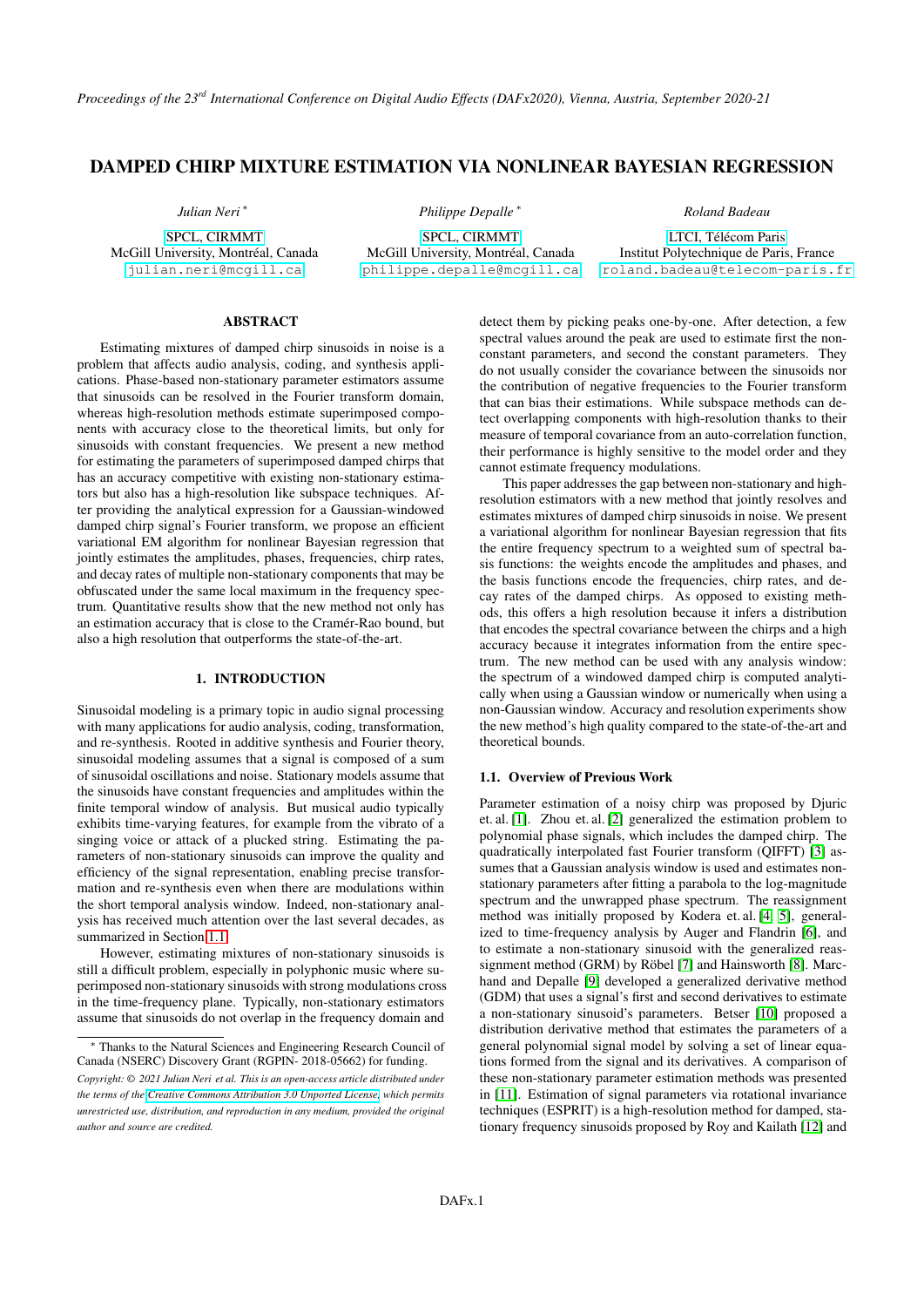adapted to audio analysis by Badeau et. al. [13], that has an estimation accuracy close to the theoretical bound.

### 1.2. Notation

- $x^{\mathsf{T}}$ : transpose of vector  $x$ ,
- $\bar{z}$ : complex conjugate of vector  $z$ ,
- $z^H$ : conjugate (Hermitian) transpose of vector  $z$ ,
- $\mathbb{R}\{z\}$ : real part of vector  $z$ ,
- $\langle z \rangle_{p(z)}$ : expected value of z with respect to (w.r.t.) the probability distribution  $p(z)$ ,
- $I_M$ : identity matrix of size  $M \times M$ ,
- Diag( $z$ ): diagonal matrix formed from the elements of  $z$ ,
- diag( $Z$ ): vector formed from the diagonal entries of  $Z$ ,
- $\mathcal{N}_{\mathbb{F}}(\boldsymbol{x}|\boldsymbol{\mu}, \boldsymbol{\Sigma})$ : real (if  $\mathbb{F} = \mathbb{R}$ ) or circular complex (if  $\mathbb{F} = \mathbb{C}$ ) multivariate normal distribution over x with mean  $\mu$  and covariance matrix  $\Sigma$ .

### 2. A DAMPED CHIRP AND ITS FOURIER TRANSFORM

A damped chirp is a sinusoidal oscillation with linear frequency modulation (FM) and exponential amplitude modulation (AM),

$$
s(t) = \rho e^{-\alpha t} \cos \left(\theta + \omega_0 t + \frac{1}{2} \psi t^2\right).
$$
 (1)

Its parameters include the amplitude  $\rho$ , the phase  $\theta$  in radians, the decay rate  $\alpha$  in log-amplitude per second, the angular frequency  $\omega_0$  in radians per second, and the chirp rate  $\psi$  in radians per second squared. The decay rate can be positive or negative to make an exponential decrease (damped) or increase (undamped), respectively.

A Gaussian window with scale  $\beta > 0$  is defined as

$$
w(t) = \exp\left(-\frac{t^2}{2\beta}\right). \tag{2}
$$

The Fourier transform  $x(\omega) \in \mathbb{C}$  of a damped chirp signal has a closed-form solution when it is multiplied by the Gaussian window in equation (2):

$$
x(\omega) = \int_{-\infty}^{+\infty} w(t)s(t)e^{-i\omega t}dt = f_{\phi}(\omega)v + \bar{f}_{\phi}(-\omega)\bar{v}, \quad (3)
$$

where a coefficient  $v \in \mathbb{C}$  encodes the amplitude and phase,

$$
v = \rho e^{i\theta},\tag{4}
$$

and a spectral basis function  $f_{\phi}(\omega) \in \mathbb{C}$  that has the parameter set  $\phi = [\alpha, \omega_0, \psi]$  is defined as

$$
f_{\phi}(\omega) = \sqrt{\pi g_{\psi}} \exp \left( g_{\psi} h_{\alpha,\omega_0}^2(\omega) \right) , \qquad (5)
$$

$$
g_{\psi} = \frac{\beta}{2} \left( \frac{1 + i\beta\psi}{1 + \beta^2 \psi^2} \right), \tag{6}
$$

$$
h_{\alpha,\omega_0}(\omega) = \alpha + i(\omega - \omega_0).
$$
 (7)

Since the damped chirp in equation (1) is real, it consists of an equal contribution of positive and negative frequency components,  $f_{\phi}(\omega)v$  and  $\bar{f}_{\phi}(-\omega)\bar{v}$ , respectively.

In theory, a Gaussian window and a damped chirp both have infinite time support and are non-causal. Practically, since we process causal digital signals that have finite temporal support, we

assume the onset of the exponential in equation (1) occurs outside of the analysis window. This assumption is common to sinusoidal model estimators, which succumb to distortions in the frequency spectrum and possible estimation biases when the onset of a damped exponential occurs within the analysis window.

This model is temporally local in two ways. First, we use a window of finite duration  $T$  that localizes the estimation around its center. Scale  $\beta$  may be set such that  $w(\pm T/2) = \nu$ , where  $0 < \nu \ll 1$  is an acceptably small threshold, using the equation

$$
\beta = -\frac{T^2}{8\ln(\nu)}.
$$
\n(8)

Second, since real-world signals have evolving features, we are interested in using a local analysis window that slides through time, estimating parameters from a short snapshot of the signal. Perfect reconstruction is possible when the time between analysis windows, the hop length L, satisfies the following condition,

$$
L \le \frac{\sqrt{\pi \beta}}{\sqrt{2}} \,. \tag{9}
$$

### 3. BAYESIAN REGRESSION MODEL

Now we turn to estimating the parameters of damped chirps given an audio signal, which we address as a nonlinear Bayesian regression problem. In nonlinear regression, the goal is to estimate the parameters of nonlinear functions, called basis functions, and regression coefficients (weights), such that the weighted sum of basis functions matches the data [14].

Data is assumed to be generated from a sum of  $M$  real-valued damped chirps plus zero-mean, normally-distributed noise. In the frequency domain, the noisy damped chirps model for complex Hermitian spectral data  $x(\omega) \in \mathbb{C}$  is

$$
x(\omega) = \eta(\omega) + \sum_{m=1}^{M} \left\{ f_{\phi^{(m)}}(\omega) v_m + \bar{f}_{\phi^{(m)}}(-\omega) \bar{v}_m \right\}, \quad (10)
$$

 $\eta(\omega) \sim \mathcal{N}_\mathbb{C}(0,\sigma_x^2)$  $x^{2}$ , (11)

where  $\sigma_x^2$  is the variance of the Hermitian noise  $\eta(\omega) \in \mathbb{C}$ ,  $v_m$ is the regression coefficient and  $\phi^{(m)} = [\alpha_m, \omega_{0,m}, \psi_m]$  is the parameter set of the mth damped chirp.

A real signal's negative and positive frequencies cause estimation bias and detection errors for existing estimators. Energy accumulation is prominent not only in lower frequencies where a component's bandwidth is likely greater than its center frequency, but also along the entire frequency range when a signal has significant chirp or decay rates. Previously, the Hilbert transform has been used to approximately remove the negative frequencies, and windows with low side-lobes were designed to reduce overlap. Instead, we enhance the estimator by explicitly modeling the contribution of both the positive and negative frequency components.

### 3.1. Discretization

In order to apply the concept of nonlinear Bayesian regression, we consider discretized data, basis functions, and regression coefficients, and express them in matrix form. Further, the parameters and coefficients are considered to be stochastic, random variables whose properties are described through their statistical distributions. In the following, the variables are normalized to make them independent of the sampling rate,  $e.g. \omega$  is in radians per sample.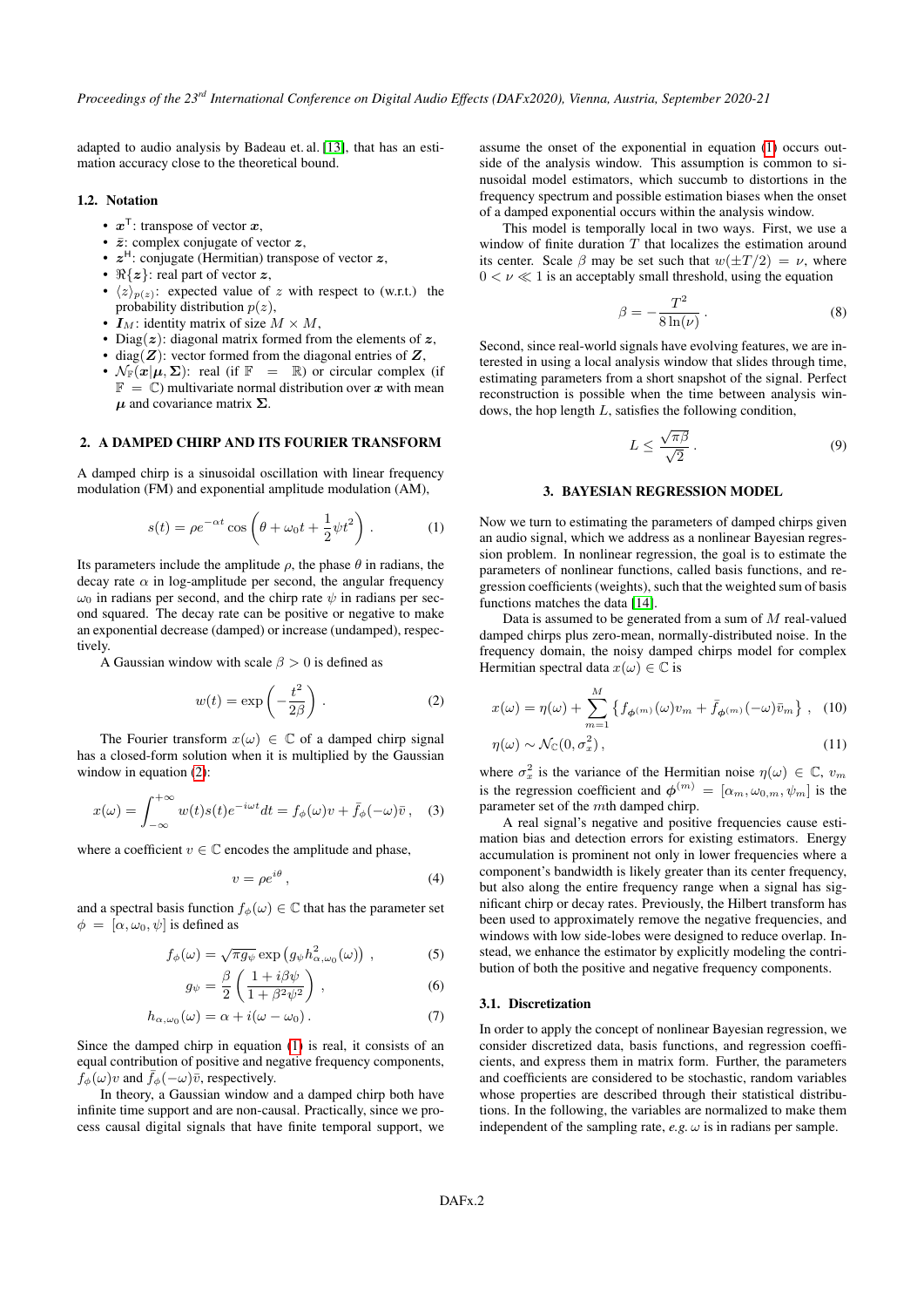Data vector  $x \in \mathbb{C}^{N \times 1}$  contains N observations of a spectrum obtained by taking a zero-phased discrete Fourier transform  $(DFT)^1$  of a truncated windowed signal with a duration of N samples, evaluated at frequencies  $\omega_n = 2\pi(n-1)/N$ ,

$$
\boldsymbol{x} = \begin{bmatrix} x(\omega_1) \\ \vdots \\ x(\omega_N) \end{bmatrix} . \tag{12}
$$

Matrix  $\vec{F} \in \mathbb{C}^{N \times M}$  contains values of the basis function  $f_{\boldsymbol{\phi}^{(m)}}(\omega_n)$  for each of the  $M$  damped chirps evaluated at the same  $N$  discrete frequencies of  $x$ ,

$$
\overrightarrow{F} = \begin{bmatrix} f_{\phi^{(1)}}(\omega_1) & \cdots & f_{\phi^{(M)}}(\omega_1) \\ \vdots & \ddots & \vdots \\ f_{\phi^{(1)}}(\omega_N) & \cdots & f_{\phi^{(M)}}(\omega_N) \end{bmatrix} . \tag{13}
$$

Likewise,  $\overleftarrow{\bm{F}} \in \mathbb{C}^{N \times M}$  contains values of  $\overline{f}_{\phi^{(m)}}(-\omega_n)$ ,

$$
\overleftarrow{F} = \begin{bmatrix} \overline{f}_{\phi^{(1)}}(-\omega_1) & \cdots & \overline{f}_{\phi^{(M)}}(-\omega_1) \\ \vdots & \ddots & \vdots \\ \overline{f}_{\phi^{(1)}}(-\omega_N) & \cdots & \overline{f}_{\phi^{(M)}}(-\omega_N) \end{bmatrix} . \tag{14}
$$

Basis function parameters are concatenated in a  $1 \times 3M$  vector  $\phi = [\omega_0, \psi, \alpha]$ . The 1 × 3 subvector  $\phi^{(m)} = [\alpha_m, \omega_{0,m}, \psi_m]$ contains the mth component's parameter set.

Vector  $v \in \mathbb{C}^{M \times \bar{1}}$  contains M complex-valued regression coefficients,

$$
\boldsymbol{v} = \begin{bmatrix} v_1 \\ \vdots \\ v_M \end{bmatrix} = \begin{bmatrix} a_1 + ib_1 \\ \vdots \\ a_M + ib_M \end{bmatrix} = \boldsymbol{a} + i\boldsymbol{b}.
$$
 (15)

To simplify estimation and notation, we introduce the real-valued vector of variables  $\boldsymbol{z} \in \mathbb{R}^{2M \times 1}$  that is formed from the vertical concatenation of  $v$ 's real and imaginary parts,

$$
z = \begin{bmatrix} a \\ b \end{bmatrix} . \tag{16}
$$

We define a  $M \times 2M$  complex-valued matrix

$$
\boldsymbol{C} = \begin{bmatrix} \boldsymbol{I}_M & i\boldsymbol{I}_M \end{bmatrix}, \tag{17}
$$

so  $v$  and  $z$  are related through a linear transformation,

$$
v = Cz \,. \tag{18}
$$

Lastly, we define the composite matrix  $\mathbf{Q} \in \mathbb{C}^{N \times 2M}$  as

$$
Q = \overrightarrow{F}C + \overleftarrow{F}\overrightarrow{C}.
$$
 (19)

#### 3.2. Data likelihood

Following from equation (10), the likelihood of the data  $x$  given  $z$ and the entire parameter set  $\phi$  is

$$
p(\mathbf{x}|\mathbf{z},\boldsymbol{\phi})=\mathcal{N}_{\mathbb{C}}(\mathbf{x}|\mathbf{Q}\mathbf{z},\sigma_x^2\mathbf{I}_N). \hspace{1cm} (20)
$$

### 3.3. Priors

The vector of regression coefficients  $z$  is given a zero-mean normal prior with diagonal  $2M \times 2M$  precision (inverse covariance) matrix  $\Lambda = \text{Diag}(\lambda)$  that is scaled by the data noise's level  $\sigma_x^2$ ,

$$
p(\boldsymbol{z}) = \prod_{j=1}^{2M} \mathcal{N}_{\mathbb{R}}(z_j | 0, \lambda_j^{-1} \sigma_x^2).
$$
 (21)

Estimation of  $\lambda$  is key to relevance vector regression [15], a method of finding sparse solutions to Bayesian regression problems that represents the data with only a few relevant components. An irrelevant component is trimmed from the model as its coefficient magnitude  $|z_i|$  is pushed towards the prior mean of zero. Relevant components correspond to the underlying damped chirps, while irrelevant components correspond to spurious peaks from the noise-power spectral density estimate, secondary lobes of the window, and distortion.

The *mth* component's frequency  $\omega_{0,m} > 0$  has a normal prior with variance  $\tau_{\omega_0} = M^{-1}$  and mean uniformly spaced in the range  $(0, \pi/2)$ ,

$$
p(\boldsymbol{\omega}_0) = \prod_{m=1}^M \mathcal{N}_{\mathbb{R}}(\omega_{0,m}|\widetilde{\omega}_{0,m}, \tau_{\omega_0}), \qquad (22)
$$

$$
\widetilde{\omega}_{0,m} = \frac{\pi(m-1)}{2M} \,. \tag{23}
$$

Assuming a normal prior distribution (even for positive-valued variables) simplifies estimation because it is a conjugate distribution to the normal likelihood. The prior variance encourages the mth estimate to be close to  $\tilde{\omega}_{0,m}$ . Further, our inclusion of both positive and negative components in the model enables accurate estimation around frequency zero.

The *mth* component's chirp rate  $\psi_m \in \mathbb{R}$  has a normal prior with mean  $\psi_m = 0$  and variance  $\tau_{\psi_m}$ ,

$$
p(\boldsymbol{\psi}) = \prod_{m=1}^{M} \mathcal{N}_{\mathbb{R}}(\psi_m | \widetilde{\psi}_m, \tau_{\psi_m}), \qquad (24)
$$

$$
\tau_{\psi_m} = \frac{1}{N} \left( \frac{\pi}{2} - \left| \frac{\pi}{2} - \widetilde{\omega}_{0,m} \right| \right) . \tag{25}
$$

This prior encourages the chirp rate to be within  $\pm \tilde{\omega}_{0,m}/N$  because the instantaneous frequency,  $\omega_{0,m} \pm \frac{1}{2} \psi_m n$ , should be greater than zero and less than the Nyquist frequency at  $n \pm N/2$ . For example, if  $\tilde{\omega}_{0,m}$  is 0 or  $\pi$ , then  $\tau_{\psi_m} = 0$ , and the estimate of  $\psi_m$  will be  $\approx 0$ . If  $\tilde{\omega}_{0,m} = \frac{\pi}{2}$ , then the chirp rate is likely in the range  $-\pi \le \psi \le \pi$ . This parametrization is opposed the range  $-\frac{\pi}{2N} < \psi_m < \frac{\pi}{2N}$ . This parametrization is opposed to directly relating the chirp rate to the frequency through a factor, which would complicate the estimation of both variables.

Lastly, the *mth* component's decay rate  $\alpha_m \in \mathbb{R}$  has a normal prior with mean  $\tilde{\alpha}_m = 0$  and variance  $\tau_\alpha = N^{-1}$ ,

$$
p(\boldsymbol{\alpha}) = \prod_{m=1}^{M} \mathcal{N}_{\mathbb{R}}(\alpha_m | \widetilde{\alpha}_m, \tau_{\alpha}).
$$
 (26)

### 3.4. Joint Distribution

The joint distribution is the product of the likelihood and priors,

$$
p(\mathbf{x}, \mathbf{z}, \boldsymbol{\phi}) = p(\mathbf{x} | \mathbf{z}, \boldsymbol{\phi}) p(\mathbf{z}, \boldsymbol{\phi})
$$
  
=  $p(\mathbf{x} | \boldsymbol{\alpha}, \boldsymbol{\omega}_0, \boldsymbol{\psi}, \mathbf{z}) p(\boldsymbol{\alpha}) p(\boldsymbol{\omega}_0) p(\boldsymbol{\psi}) p(\mathbf{z})$ . (28)

<sup>&</sup>lt;sup>1</sup>A zero-phased DFT  $x$  is one where the center of the analysis is at time zero and is obtained by multiplying the linear DFT  $\boldsymbol{\eta}$  by the factor  $\exp(i\pi n)$ :  $x(\omega_n) = y(\omega_n) \exp(i\pi n)$  for  $n = 0, \ldots, N-1$ . We center the transform at time zero to be consistent with equation (3).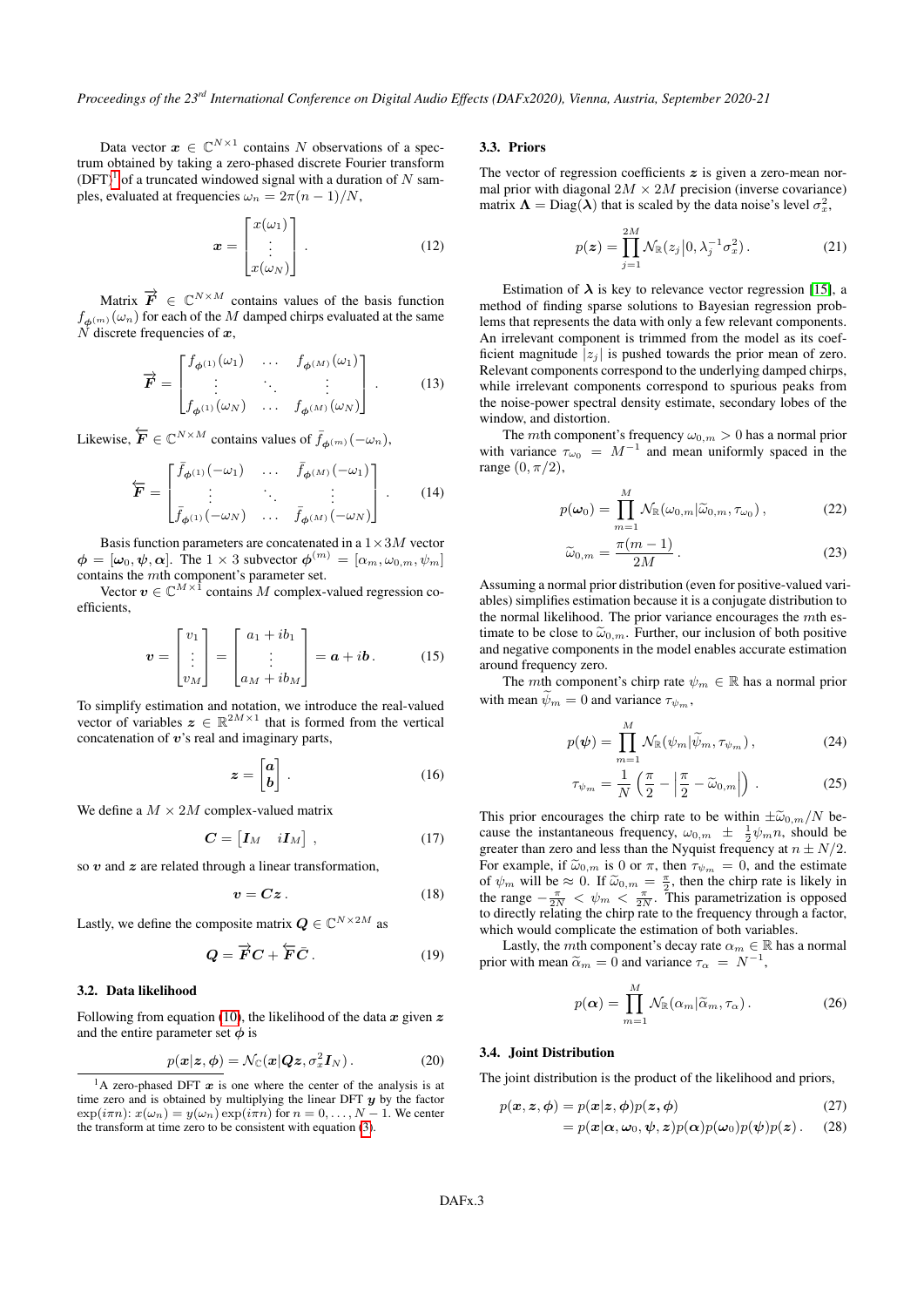*Proceedings of the 23rd International Conference on Digital Audio Effects (DAFx2020), Vienna, Austria, September 2020-21*

### 4. ESTIMATION

Applying Bayes' theorem gives the posterior distribution over the latent variables,  $\phi$  and  $z$ , given the data,

$$
p(\mathbf{z}, \boldsymbol{\phi}|\mathbf{x}) = \frac{p(\mathbf{x}|\mathbf{z}, \boldsymbol{\phi})p(\mathbf{z}, \boldsymbol{\phi})}{p(\mathbf{x})},
$$
\n(29)

$$
p(\boldsymbol{x}) = \int \int p(\boldsymbol{x}|\boldsymbol{z}, \boldsymbol{\phi}) p(\boldsymbol{z}, \boldsymbol{\phi}) dz d\boldsymbol{\phi}.
$$
 (30)

As with most non-trivial models, it is not possible to solve the integral for the model evidence  $p(x)$  analytically.

Since exact inference is intractable for this model, we develop a variational inference algorithm for approximate inference of the posterior over the regression coefficients and the parameters.

$$
p(z, \phi | x) \approx q(z, \phi). \tag{31}
$$

Variational inference circumvents the intractable integral involved in minimizing the Kullback-Leibler (KL) [16] divergence from  $q$  to  $p$  by instead maximizing the lower bound on model evidence [17, 18],

$$
\mathcal{L}(q) = \langle \ln p(\mathbf{x}|\mathbf{z}, \boldsymbol{\phi}) \rangle_{q(\mathbf{z}, \boldsymbol{\phi})} - D_{KL}(q(\mathbf{z}, \boldsymbol{\phi}) || p(\mathbf{z}, \boldsymbol{\phi})) \quad (32)
$$

Approximate posterior  $q$  is factorized between the regression coefficients and basis function parameters,

$$
q(z, \phi) = q_z(z)q_{\phi}(\phi).
$$
 (33)

The optimal log distributions that maximize the lower bound are given by the calculus of variations,

$$
\ln q_{\mathbf{z}}^{\star}(\mathbf{z}) = \langle \ln p(\mathbf{x}, \mathbf{z}, \phi) \rangle_{q_{\phi}(\phi)} + \text{constant}, \qquad (34)
$$
  

$$
\ln q_{\phi}^{\star}(\phi) = \langle \ln p(\mathbf{x}, \mathbf{z}, \phi) \rangle_{q_{\mathbf{z}}(\mathbf{z})} + \text{constant}. \qquad (35)
$$

Each distribution is updated in turn to maximize 
$$
\mathcal{L}(q)
$$
.

### 4.1. Regression coefficients (amplitudes and phases)

The optimal approximate posterior  $q_{\mathbf{z}}^{\star}(\mathbf{z})$  introduced in (34) is normal and has a closed-form solution,

$$
q_{\mathbf{z}}^{\star}(\mathbf{z}) = \mathcal{N}_{\mathbb{R}}(\mathbf{z}|\boldsymbol{\mu}_z, \sigma_x^2 \boldsymbol{\Sigma}_z), \qquad (36)
$$

where the mean  $\mu_z$  and covariance matrix  $\Sigma_z$  are derived using the properties [19] of marginal and conditional normal distributions,

$$
\mu_z = \Sigma_z Q^{\mathsf{H}} x \,, \tag{37}
$$

$$
\Sigma_z = \left(\Lambda + Q^{\mathsf{H}}Q\right)^{-1} \,. \tag{38}
$$

Indeed,  $\Lambda$  regularizes the ill-posed problem when  $Q^HQ$  is illconditioned, which may happen when  $|\alpha_m|$  is very large.

Amplitude and phase estimates are given by the absolute value and argument (angle) of  $C\mu_z$ , respectively,

$$
\widehat{\rho} = |C\mu_z|, \tag{39}
$$

$$
\hat{\theta} = \text{Arg}(C\mu_z). \tag{40}
$$

Maximizing the expected log-prior  $\langle \ln p(z) \rangle_{q_z}$  w.r.t.  $\lambda$  gives

$$
\widehat{\lambda} = \text{diag}\left(\frac{1}{\sigma_x^2} \mu_z \mu_z^\mathsf{T} + \Sigma_z\right)^{-1}.
$$
 (41)

Algorithm 1 Damped Chirps Estimator input: x. initialize:  $\phi$ ,  $\Lambda$ . repeat  $\boldsymbol{Q} \leftarrow$  GETBASISFUNCTIONS( $\boldsymbol{\phi}$ )  $\boldsymbol{\Sigma}_z \leftarrow (\boldsymbol{\Lambda} + \boldsymbol{Q}^{\mathsf{H}} \boldsymbol{Q})^{-1}$  $\mu_z \leftarrow \Sigma_z Q^{\mathsf{H}} x$  $\mathbf{\Lambda} \leftarrow \mathrm{Diag} \left( \mathrm{diag} (\frac{1}{\sigma_x^2} \boldsymbol{\mu}_z \boldsymbol{\mu}_z^{\mathsf{T}} + \boldsymbol{\Sigma}_z)^{-1} \right)$  $\nabla_{\boldsymbol{\phi}}\langle\ln p(\boldsymbol{x}, \boldsymbol{\phi}, \boldsymbol{z})\rangle_{q_{\boldsymbol{z}}^{\star}} \leftarrow \text{GETGraphI}(\boldsymbol{\mu}_z, \boldsymbol{\Sigma}_z, \boldsymbol{\phi})$  $\boldsymbol \phi \leftarrow \boldsymbol \phi + \gamma \nabla_{\boldsymbol \phi} \langle \ln p(\boldsymbol x, \boldsymbol \phi, \boldsymbol z) \rangle_{q_{\boldsymbol z}^\star}$ **until**  $\sum_j |\Delta_{\phi_j}| <$  threshold output:  $\phi$ ,  $\mu_z$ ,  $\Sigma_z$ .

As an element of  $\mu_z$  and its variance go towards zero, its corresponding precision will go to infinity. In turn, a large element in  $\Lambda = \text{Diag}(\lambda)$  causes the corresponding element in the estimate  $\mu_z$  to go to zero. Therefore, this variational estimation of the regression coefficient and precision leads to sparse solutions, since irrelevant components (ones with small magnitudes and small variances) are driven to zero, while relevant components with significant magnitudes are not altered. This is referred to as a relevance vector machine [15], or more generally, automatic relevancy determination [20].

### 4.2. Basis function parameters (frequencies, chirp rates, decay rates)

The optimal approximate posterior  $q_{\phi}^{\star}(\phi)$  introduced in equation (35) does not have a closed-form solution. However, with a Laplace approximation [21],  $q_{\phi}(\phi) = \mathcal{N}_{\mathbb{R}}(\phi|\hat{\phi}, \sigma_{\phi}^2 \mathbf{I}_{3M})$  for  $\sigma_{\phi}^2 \approx 0$ , we can estimate the variational mode  $\hat{\phi}$  by maximizing the right hand side of equation (35) w.r.t.  $\phi$ .

Estimation of  $\phi$  is an unconstrained optimization problem [22] that can be addressed with gradient root finding. Gradient ascent performs well in this application because it is less sensitive to different initializations when compared to Newton's method but still converges quickly. The algorithm updates  $\phi$  as follows,

$$
\phi = \phi + \gamma \nabla_{\phi} \left( \langle \ln p(\boldsymbol{x}, \boldsymbol{z}, \phi) \rangle_{q_{\boldsymbol{z}}^*} \right), \tag{42}
$$

where  $\nabla_{\phi}$  denotes the gradient w.r.t.  $\phi$  and  $\gamma$  is the learning rate. Section 8.1 provides closed-form equations for the gradient of the expected log-joint, which is decomposed as

$$
\nabla_{\phi} \langle \ln p(\boldsymbol{x}, \boldsymbol{z}, \boldsymbol{\phi}) \rangle_{q_{\boldsymbol{z}}^{\star}} = \nabla_{\phi} \left( \langle \ln p(\boldsymbol{x} | \boldsymbol{z}, \boldsymbol{\phi}) \rangle_{q_{\boldsymbol{z}}^{\star}} + \ln p(\boldsymbol{\phi}) \right) . \tag{43}
$$

Pseudo-code for estimating damped chirps is presented in Algorithm 1. Its computational complexity is mainly from the  $2M \times$ 2M matrix inverse in equation (38) to update  $\mu_z$ , and the inner product in equation (50), Section 8.1, to update the gradient.

### 4.3. Expected marginal likelihood

After inference, an interesting statistic that is directly available using the sum rule of probability is the expected likelihood of the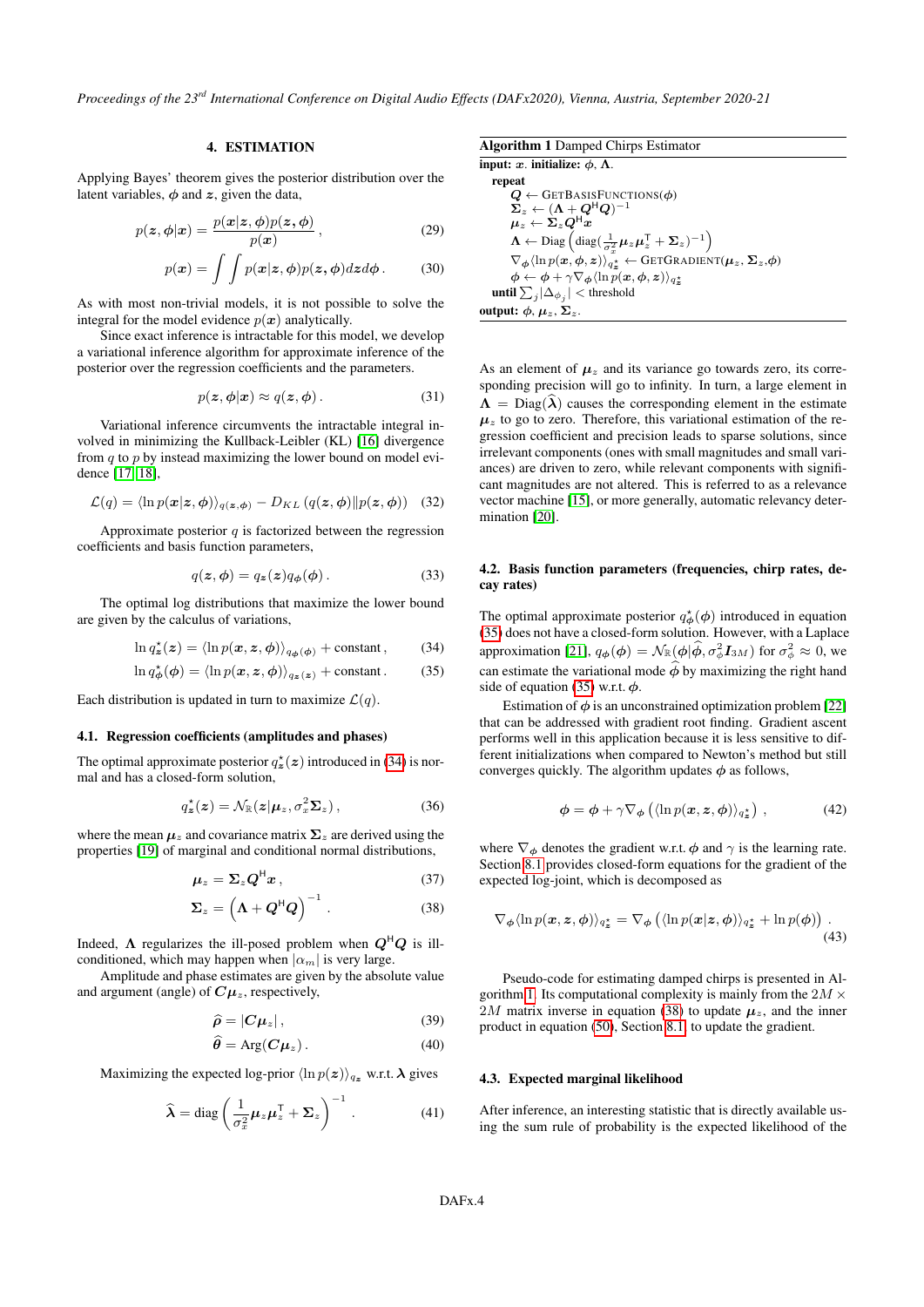data w.r.t. the inferred posterior over z,

$$
\langle p(\mathbf{x}|\mathbf{z},\boldsymbol{\phi})\rangle_{q^*_{\mathbf{z}}(\mathbf{z})} = \int p(\mathbf{x}|\mathbf{z},\boldsymbol{\phi})q^*_{\mathbf{z}}(\mathbf{z})d\mathbf{z},\qquad(44)
$$

$$
= \mathcal{N}_{\mathbb{C}}(\boldsymbol{x}|\boldsymbol{\mu}_x, \boldsymbol{\Sigma}_x), \qquad (45)
$$

$$
\boldsymbol{\mu}_x = \boldsymbol{Q}\boldsymbol{\mu}_z, \qquad (46)
$$

$$
\Sigma_x = \sigma_x^2 \left( \mathbf{Q} \Sigma_z \mathbf{Q}^{\mathsf{H}} + \mathbf{I}_N \right) . \tag{47}
$$

The mean is a smoothed (de-noised) representation of the data, and the covariance measures uncertainty about the data.

#### 4.4. Generalization to non-Gaussian windows

The proposed method can be used with *any* analysis window. While the Fourier transform of a damped chirp with a non-Gaussian window does not admit a closed-form solution, we can use the damped chirp's time domain basis function and derivatives given in Section 8.1, multiply them with a non-Gaussian window, then numerically compute the DFTs. This provides us with the spectral basis functions and its derivatives w.r.t. the parameters for any analysis window. For example, the Hann window is often used for spectral analysis due to its compact main lobe and attenuated side-lobes [23].

### 5. PRACTICAL EXPERIMENTS AND RESULTS

### 5.1. Accuracy experiments (single component)

Nonlinear Bayesian regression (NLR) was tasked with estimating the parameters of damped chirps across a range of noise levels. It was compared to the Cramér-Rao bound (CRB) defined in Section 8.2, and existing state-of-the-art non-stationary sinusoidal model estimators discussed in Section 1.1: GRM [6, 7], GDM [9], QIFFT [3], and ESPRIT [13].

For NLR, the spectral data was either obtained using a Gaussian window (NLR-G) or a Hann window (NLR-H). For NLR-G, the closed-form expressions for the spectrum and derivatives were used. The Gaussian window's scale was set using equation (8) with  $\nu < 10^{-3}$ . For NLR-H, the spectral basis function and its derivatives were computed numerically by taking DFTs of a Hannwindowed complex-valued damped chirp and its derivatives.

The duration of each test signal was  $N = 512$  samples. The signal-to-noise ratio (SNR) in dB was

$$
SNR = 10 \log_{10} \left( \frac{\sum_{n=0}^{N-1} s_n^2}{\sum_{n=0}^{N-1} \zeta_n^2} \right). \tag{48}
$$

and went from 0dB to  $+120$ dB by steps of 20dB, where  $s_n$  is the signal and  $\zeta_n$  is the zero-mean white noise of the *n*th time-domain sample. Since NLR does not have access to the true noise variance, we set  $\sigma_x^2 = .1N$  constant for all tests.

For each SNR and each analysis method, the variance of error was evaluated from  $R = 1000$  Monte Carlo runs. The variance of error was approximated by the equation

$$
\text{var}(\text{error}) = \frac{1}{R} \sum_{r=1}^{R} \left( \xi^{(r)} - \hat{\xi}^{(r)} \right)^2 , \tag{49}
$$

where  $\xi^{(r)}$  was a target value and  $\hat{\xi}^{(r)}$  was an estimate from the  $r$ th Monte Carlo run. Monte Carlo run  $r$  involved randomly sampling from uniform distributions the phase  $\theta^{(r)} \in (0, 2\pi)$ , and

frequency in the range  $\omega_0^{(r)} \in (4\pi/N, \pi/4)$ , as GRM, GDM, and QIFFT had problems with  $\omega_0^{(r)} < 4\pi/N$ . The chirp rate was either  $\psi^{(r)} = 0$  (no FM) or randomly sampled in the range  $\psi^{(r)} \in (-2\omega_0/N, 2\omega_0/N)$  (FM), so the instantaneous frequency could span  $2\omega_0$  in N samples. Similarly, the decay rate was either  $\alpha^{(r)} = 0$  (no AM) or randomly sampled  $\alpha \in (-2/N, 2/N)$ (AM).

Figures 1 and 2 show the variance of error given stationary signals (no FM or AM), and non-stationary, damped chirp signals (FM and AM), respectively. ESPRIT is closest to the CRB for stationary signals, but does not estimate chirp rate and its quality degrades for damped chirp signals because it assumes that signals have stationary frequencies (no FM). NLR has similar accuracy to GRM, GDM, and QIFFT below 60dB and more accuracy above 60dB, remaining close to the CRB for all parameters. Compared to a Gaussian window spectrum, a Hann window's spectrum has a small main lobe and low side-lobes enabling better frequency resolution. Indeed, NLR-H was better than NLR-G across all SNRs.



Figure 1: Algorithm performance evaluation for a constant frequency and amplitude signal (no AM or FM).

### 5.2. Resolution experiments (multiple components)

Joint estimation of multiple frequency components in a noisy signal is a difficult problem. First, Figure 3 shows the result of using NLR-G to estimate many stationary components from a noisy signal of duration  $N = 256$  that are close in frequency and where some share the same spectral peak. The proposed method demonstrates its high resolution, detecting obfuscated components and estimating their parameters. The number of components was set to  $M > N/8$ , which allowed each component to be properly detected. Irrelevant components were automatically driven to zero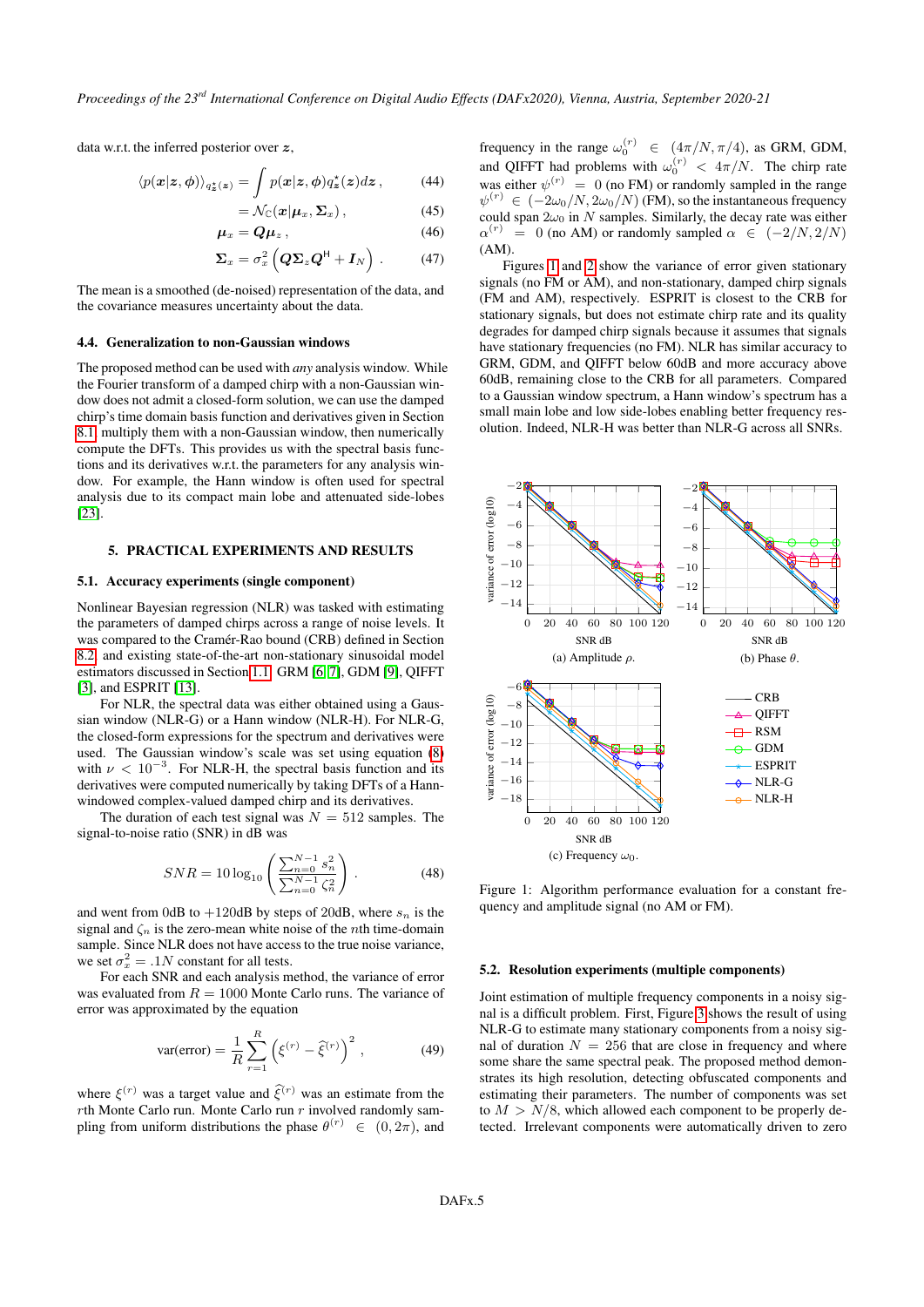

Figure 2: Algorithm performance evaluation for a damped chirp signal (AM and FM).

amplitudes thanks to the sparsity inducing prior over the regression coefficients and the estimation of  $\lambda$ . ESPRIT with order 24 (12 components) had a similar resolution but was sensitive to the order, did not trim irrelevant components, and did not consider frequency modulation.

Figure 4 shows the results of estimating several damped chirp components from a noisy signal of duration  $N = 256$ . Fast chirps and decays created wide spectral lobes that caused significant phase cancellation artifacts in the magnitude spectrum, most noticeably at 4.3 kHz where a component's center frequency is above a valley. The proposed method resolved this difficult situation, estimating each component's chirp rate and decay rate, as shown in the bottom panels of Figure 4. GRM and GDM would not resolve these components, as they detect components by picking spectral peaks.

### 5.3. Short-term analysis with a sliding window

To analyze longer duration evolving sounds, we used a sliding Gaussian window of  $N = 256$  duration with an  $L = 256$ 



Figure 3: NLR resolved close frequency components, even though they were obfuscated under the same local maximum (peak) in the magnitude spectrum.



Figure 4: NLR detected multiple damped chirps from a noisy signal, even though they had fast chirp and decay rates (middle and bottom panels) and were obfuscated under the same peak in the magnitude spectrum (top panel, line slopes represent chirp rates). It automatically trimmed irrelevant components from the model.

hop length. Since the analysis frames do not overlap in time, we can clearly show how the parameters evolve between them. *Chirpograms* in Figures 5a and 5b show the short-term estimation of noisy (20dB SNR) signals with fast chirp rates, and two cosine FM components that cross in the time-frequency plane. When the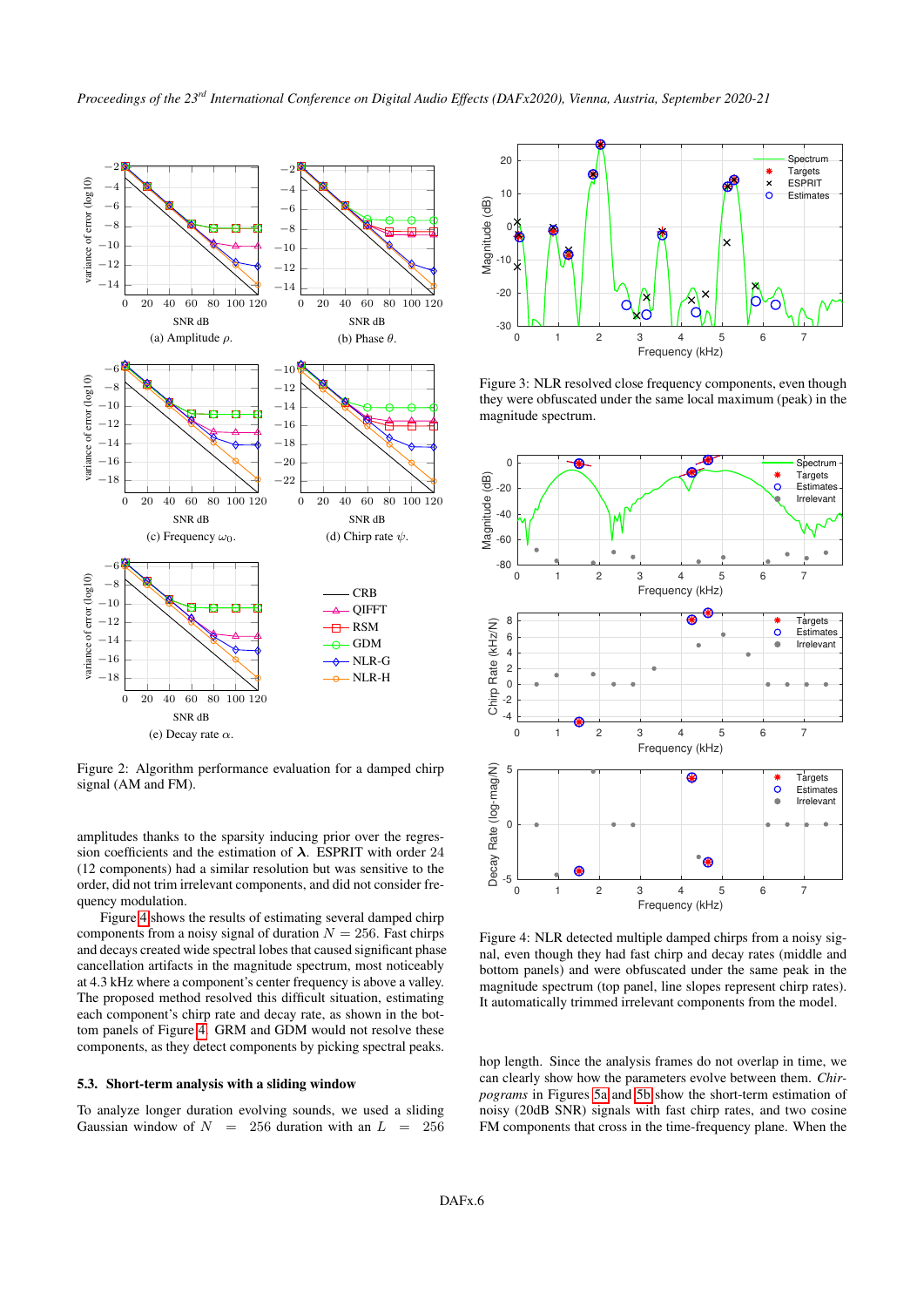components cross at time 0.12 seconds, their chirp rates have the same magnitude but are of opposite signs. NLR resolves the two components and shows their crossing even though they are under the same spectral peak at 4kHz. This quality is relevant for subsequent partial tracking [24] and additive synthesis, where incorrect detection can lead to distortions in the re-synthesized sounds.



(a) Fast chirp rate estimation from a noisy cosine FM sound.



(b) NLR accurately resolves and estimates the two cosine FM sounds from a noisy signal, even at 0.12 seconds where they share the same 4kHz spectral peak.

Figure 5: *Chirpograms*: a line's position, slope, and color, correspond to an estimated frequency, chirp rate, and amplitude, respectively. Chirp rate and window scale affect the sizes of the spectrogram lobes (dark parts of background image).

### 6. CONCLUSIONS

This paper presented a method for resolving and estimating the parameters of superimposed damped chirp sinusoids in noise. Nonlinear Bayesian regression in the frequency domain was addressed using an analytic expression for a Gaussian-windowed damped chirp's Fourier transform, and generalized to any window by computing DFTs of a damped chirp's temporal basis function and its derivatives. Explicitly modeling the additive contribution of a realvalued signal's negative and positive frequency components enables quality estimation over the entire spectrum. Its high resolution is attributed to the probabilistic modeling and inference of the non-stationary parameters and their covariances, given all the data available. It can resolve crossing partials with fast chirp rates that even share the same spectral peak, and has more accuracy than

existing estimators for highly non-stationary signals. These qualities are especially relevant for analyzing, coding, and synthesizing vocal sounds and polyphonic music. Future work could accelerate the algorithm. While our structured variational approximation provided high resolution and accuracy, a mean-field factorization of the model's variables may significantly reduce the computational complexity of estimation without altering its quality. A second order optimization algorithm like Newton's method could improve convergence speed after a careful initialization. Alternatively, a variational auto-encoder could be used to map the data to approximate posterior means and variances of the model parameters.

### 7. REFERENCES

- [1] P. M. Djurić and S. M. Kay, "Parameter estimation of chirp signals," *IEEE Trans. Acoustics, Speech, Signal Process.*, vol. 38, no. 12, Dec. 1990.
- [2] G. Zhou, G. Giannakis, and A. Swami, "On polynomial phase signal with time-varying amplitudes," *IEEE Trans. Acoustics, Speech, Signal Process.*, vol. 44, no. 4, pp. 848– 860, 1996.
- [3] M. Abe and J. O. Smith, "AM/FM rate estimation for timevarying sinusoidal modeling," in *IEEE Int. Conf. Acoust. Speech Signal Process. (ICASSP)*, 2005, vol. III, pp. 201– 204.
- [4] K. Kodera, C. de Villedary, and R. Gendrin, "A new method for the numerical analysis of time-varying signals with small BT values," *Phys. Earth Planet. Interiors*, , no. 12, pp. 142– 150, 1976.
- [5] K. Kodera, R. Gendrin, and C. de Villedary, "Analysis of time-varying signals with small BT values," *IEEE Trans. Acoustics, Speech, Signal Process.*, vol. 32, no. 1, pp. 64–76, 1986.
- [6] F. Auger and P. Flandrin, "Improving the readability of time-frequency and time-scale representations by the reassignment method," *IEEE Trans. Signal Process.*, vol. 43, pp. 1068–1089, 1995.
- [7] A. Röbel, "Estimating partial frequency and frequency slope using reassignment operators," in *International Computer Music Conference (ICMC)*, Sep. 2002, pp. 122–125.
- [8] S. W. Hainsworth, *Techniques for the Automated Analysis of Musical Audio*, Ph.D. thesis, University of Cambridge, United Kingdom, 2003.
- [9] S. Marchand and P. Depalle, "Generalization of the derivative analysis method to non-stationary sinusoidal modeling, in *Proc. of the 11th Int. Conf. on Digital Audio Effects (DAFx-08)*, September 2008.
- [10] M. Betser, "Sinusoidal polynomial parameter estimation using the distribution derivative," *IEEE Transactions on Signal Processing*, vol. 57, no. 12, pp. 4633–4645, Dec. 2009.
- [11] B. Hamilton and P. Depalle, "Comparisons of parameter estimation methods for an exponential polynomial sound signal model," in *AES 45th International Conference*, Mar. 2012.
- [12] R. Roy and T. Kailath, "ESPRIT-estimation of signal parameters via rotational invariance techniques," *IEEE Trans. Acoustics, Speech, Signal Process.*, vol. 37, no. 7, pp. 984– 995, July 1989.